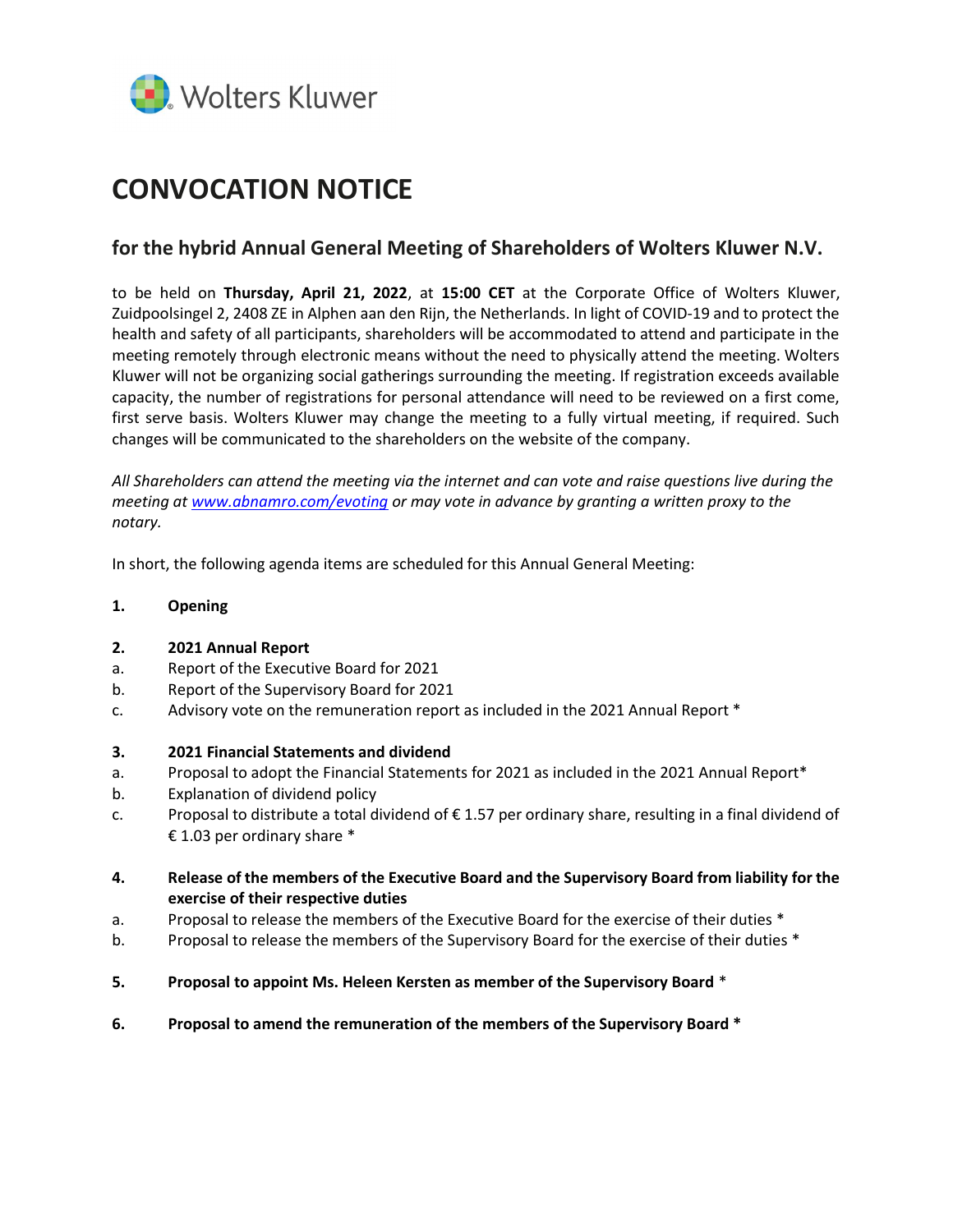

- 7. Proposal to extend the authority of the Executive Board
- a. to issue shares and/or grant rights to subscribe for shares \*
- b. to restrict or exclude statutory pre-emption rights \*
- 8. Proposal to authorize the Executive Board to acquire shares in the company \*
- 9. Proposal to cancel shares \*
- 10. Proposal to re-appoint the external auditor for a term of two years \*
- 11. Any other business
- 12. Closing

\* Items put on the agenda for voting. The other items are on the agenda for discussion only.

The Chair may decide at the beginning of the meeting that voting on all items on the agenda during the meeting will be open and will be closed after agenda item 10. The voting results will then be announced shortly before the end of the meeting.

#### MEETING DOCUMENTS

The agenda and explanatory notes, the 2021 Annual Report and the remuneration report for 2021 are available on the company's website (www.wolterskluwer.com/agm). The aforementioned documents are also available at the offices of Wolters Kluwer N.V. (Zuidpoolsingel 2, 2408 ZE Alphen aan den Rijn, the Netherlands).

These documents can be collected free of charge at the aforementioned address. It is also possible to ask for these documents in writing or by telephone at Wolters Kluwer N.V., Corporate Communications department, P.O. Box 1030, 2400 BA Alphen aan den Rijn, the Netherlands (telephone: +31 (0)172 641 421, or by e-mail: **info@wolterskluwer.com**), or at ABN AMRO Bank N.V. (by e-mail via: ava@nl.abnamro.com).

#### PARTICIPATION INSTRUCTIONS

#### Record Date

Persons entitled to vote and to attend the Annual General Meeting (the meeting) are those who, on Thursday, March 24, 2022 at 17:30 CET (Record Date), after all additions and deductions at that date have been processed, have those rights and are registered as such in one of the registers designated by the Executive Board and who have also been registered for the meeting in the manner described below.

#### PROCEDURE FOR HOLDERS OF DEPOSIT SHARES:

#### Registration

The register and sub-registers designated for holders of deposit shares are the records of the intermediaries as referred to in the Securities Transactions Act (Wet giraal effectenverkeer), which lists the holders of ordinary deposit shares on the Record Date.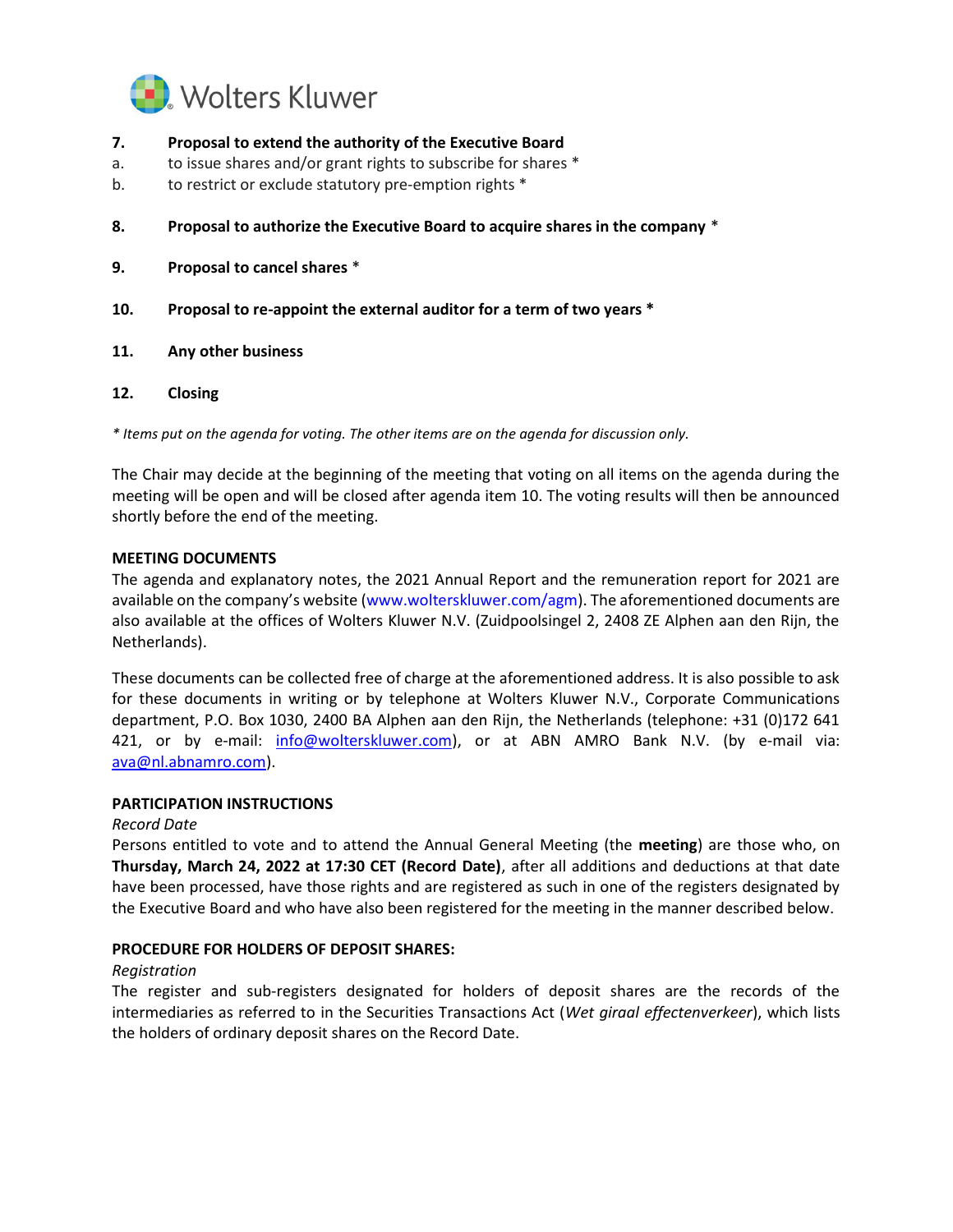

# Application

Holders of deposit shares will have access to the meeting if they have applied as from Friday, March 25, 2022 and no later than on Thursday, April 14, 2022 at 12:00 CET via www.abnamro.com/evoting or via the intermediary in whose records they are listed as holders of ordinary deposit shares, with ABN AMRO Bank N.V. (ABN AMRO). In all circumstances, the intermediaries will need to issue an electronic statement to ABN AMRO via www.abnamro.com/intermediary, no later than Thursday, April 14, 2022 at 17:00 CET, which includes the number of deposit shares held and registered for registration by the relevant shareholder on the Record Date. In addition, the intermediaries are requested to include the full address details of the relevant ultimate beneficial holders, as well as their valid email address, securities account and (for remote access) mobile phone number which are required for authentication purposes in order to be able to verify the shareholding on the Record Date in an efficient manner and to provide remote access to the meeting. The receipt (of registration) to be supplied by ABN AMRO via the relevant intermediary will contain log-in details for attending the meeting remotely and for voting remotely, or will contain the proof for admission in-person as set out below.

#### Admission to the meeting in-person

Holders of deposit shares who have timely applied for attending the meeting will receive a proof of registration by e-mail or mail. The proof of registration will serve as proof of admission to the meeting. You are recommended to consult the applicable rules for attending business events during COVID-19, which will be adhered to by Wolters Kluwer.

# Granting of proxy

Holders of deposit shares, who wish to grant a written proxy to a third party, or to Ms. J.J.C.A. (Joyce) Leemrijse, civil law notary in Amsterdam, the Netherlands, and/or her legal substitute and/or each (candidate) civil law notary of Allen & Overy LLP, Amsterdam office (the Notary), to attend the meeting on their behalf, may do so in the manner described below, provided that they have applied for the meeting in time in the manner described above.

# Electronic proxy with voting instruction to the Notary

Holders of deposit shares may grant an electronic proxy including a voting instruction to the Notary via www.abnamro.com/evoting until Thursday, April 14, 2022 at 12:00 CET at the latest. Alternatively a form for granting a written proxy (to the Notary) is available on the website of Wolters Kluwer (www.wolterskluwer.com/agm) or can be asked for at ABN AMRO (telephone +31 (0)20 344 2000 or by e-mail: ava@nl.abnamro.com). The completed proxy forms must be sent to ABN AMRO, either by mail (ABN AMRO Bank N.V., Department Corporate Broking & Issuer Services HQ7212, Gustav Mahlerlaan 10, 1082 PP Amsterdam, the Netherlands), or by e-mail (ava@nl.abnamro.com) and must be in the possession of ABN AMRO at the latest on Thursday, April 14, 2022 at 12:00 CET.

#### PROCEDURE FOR REGISTERED SHAREHOLDERS:

#### Registration

The register designated for registered shareholders is the shareholders' register of Wolters Kluwer N.V., kept by the company, which as at the Record Date lists the registered shareholders.

#### Application and granting of proxy

The company will send the registered shareholders an application form with explanatory notes by mail. The written application has to be in the possession of the company at the latest on Thursday, April 14, 2022 at 12:00 CET. It is also possible to register via www.abnamro.com/evoting whereby "ABN AMRO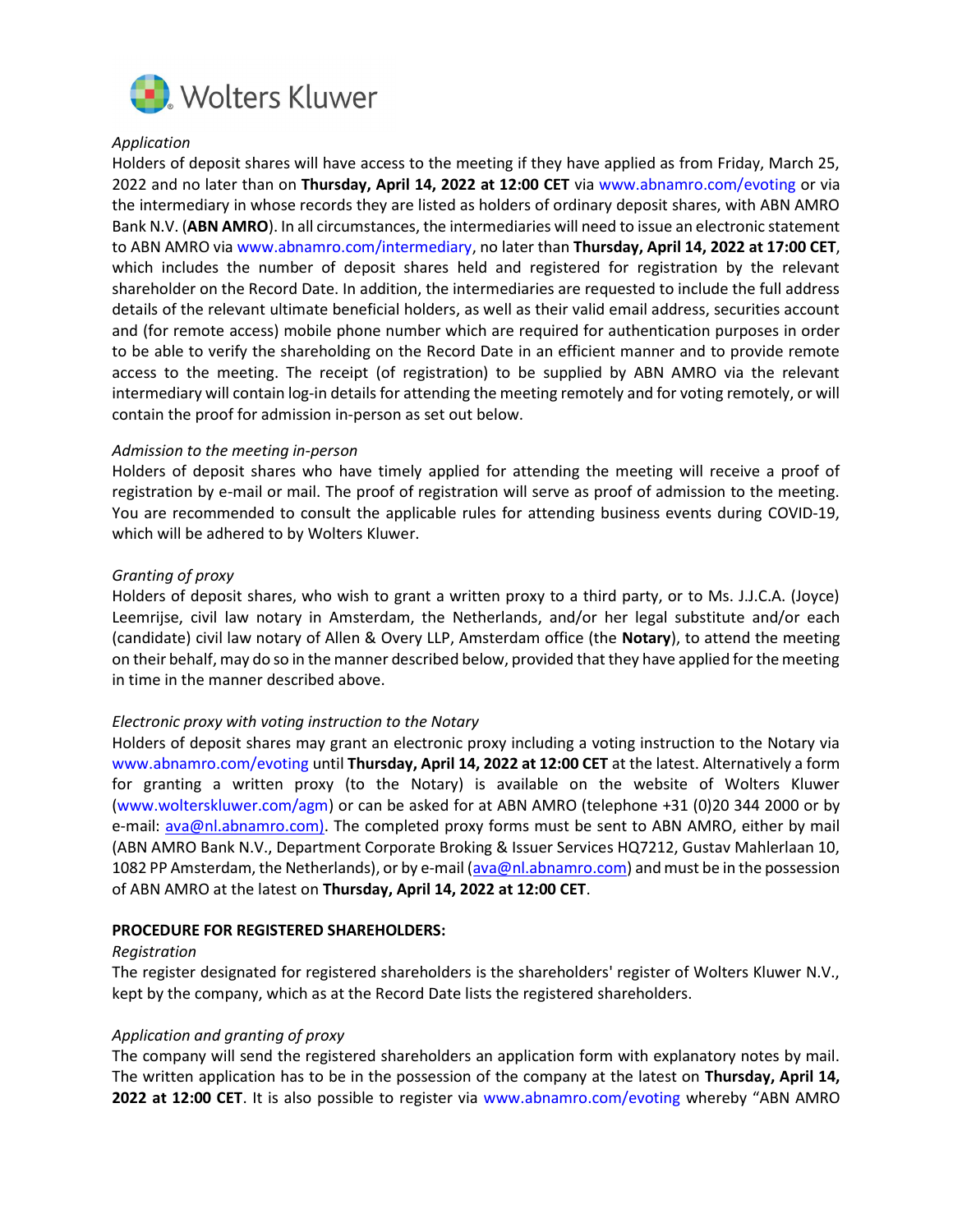

Registrar" must be selected as the intermediary. ABN AMRO will provide the registered shareholders with a receipt (of registration) which will contain log-in details for attending the meeting remotely and for voting remotely. Registered shareholders, who wish to authorize the Notary (or a third party) to attend the meeting on their behalf, can do so via www.abnamro.com/evoting and by selecting "ABN AMRO Registrar" as intermediary, or by means of the application form.

# REMOTE ATTENDING AND VOTING

All shareholders can attend and vote at the meeting on all items put on the agenda for voting via the internet, therefore online and remote with their smartphone, tablet or personal computer, unless the shareholder's intermediary does not accommodate online attending and voting. Upon registration to vote remotely, a shareholder will receive an email with a link to login to the Wolters Kluwer online voting platform via www.abnamro.com/evoting. After successful login and confirmation of the login via a twofactor authentication (by SMS verification), the shareholder is automatically logged into the meeting. Further instructions may be provided via www.abnamro.com/evoting and/or the Wolter Kluwer online voting platform, and can be found in our manual, available on our website: www.wolterskluwer.com/agm.

You will be able to log in for remote admission to the meeting on April 21, 2022 via www.abnamro.com/evoting as of 13:00 CET until the commencement of the meeting at 15:00 CET. You must log in and complete the admission procedure for the meeting before 15:00 CET. After this time registration is no longer possible. Shareholders who log in after 15:00 CET will only have access to the meeting via the webcast (see below) and will neither be able to ask questions nor to vote.

The company's policy regarding the hybrid meeting can be found at www.wolterskluwer.com/agm. As described in the policy remote voting entails risks. Shareholders who wish to avoid such risks, should choose to give a voting instruction to the Notary, or attend the meeting in-person.

Wolters Kluwer is an international company and its corporate language is English. The Annual General Meeting will therefore be conducted in English. A live translation into Dutch will not be offered.

# ATTENDING THE MEETING IN PERSON

Registration for admission in person to the meeting will take place from 14:30 CET until the commencement of the meeting at 15:00 CET. After this time registration is no longer possible. Persons entitled to attend the meeting in person may be asked for identification prior to being admitted by means of a valid identity document, such as a passport or driver's license.

#### WRITTEN QUESTIONS

From today until Thursday, April 14, 2022, 17:00 CET at the latest, shareholders may submit written questions in relation to the items on the agenda in advance via email to: 2022AGM@wolterskluwer.com. Shareholders must include their name and their shareholder certificate number, which can be obtained from their bank, in their email. The company intends to answer these questions (possibly combined) during the meeting. It will also be possible for shareholders attending the meeting in-person or remotely to ask questions in English in relation to the items on the agenda. Shareholders attending remotely can do so by electronic means, i.e. an audio connection, via the Wolters Kluwer online voting platform. It is up to the discretion of the Chair of the meeting to resolve upon the order of the meeting.